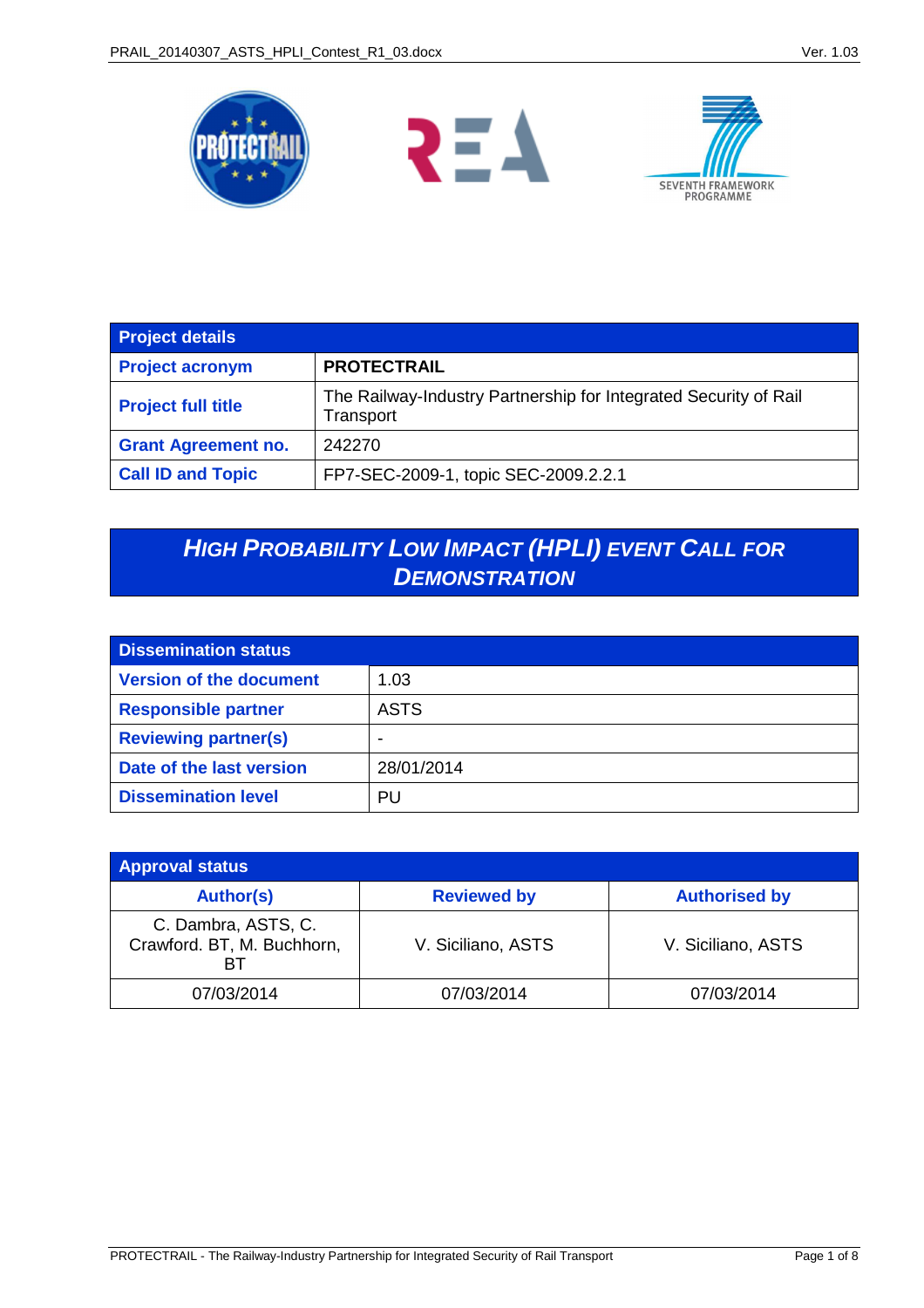## **CHANGE RECORD**

| <b>Version</b> | <b>Date</b> | <b>Changes</b>                                                               | <b>Authors</b>           | Status <sup>1</sup> |
|----------------|-------------|------------------------------------------------------------------------------|--------------------------|---------------------|
| 0.00           | 21/10/2013  | First version                                                                | C. Dambra                | <b>NV</b>           |
| 0.01           | 07/11/2013  | Add HLPI topics and chapter "PROTECTRAIL SOA<br><b>INTEGRATION PARADIGM"</b> | C.Crawford<br>M.Buchhorn | NV                  |
| 0.02           | 18/11/2013  | Revised according to discussion with C. Crawford                             | C. Dambra                | <b>NV</b>           |
| 1.00           | 02/12/2013  | Final version                                                                | C. Dambra                | V                   |
| 1.01           | 04/12/2013  | Added demonstration date.                                                    | C. Dambra                | R                   |
| 1.02           | 28/01/2014  | Deadline postponed                                                           | C. Dambra                | R                   |
| 1.03           | 07/03/2014  | 2 <sup>nd</sup> deadline postponed                                           | C. Dambra                | R                   |

<sup>1</sup> V - Valid, NV - Not Valid, R - Revision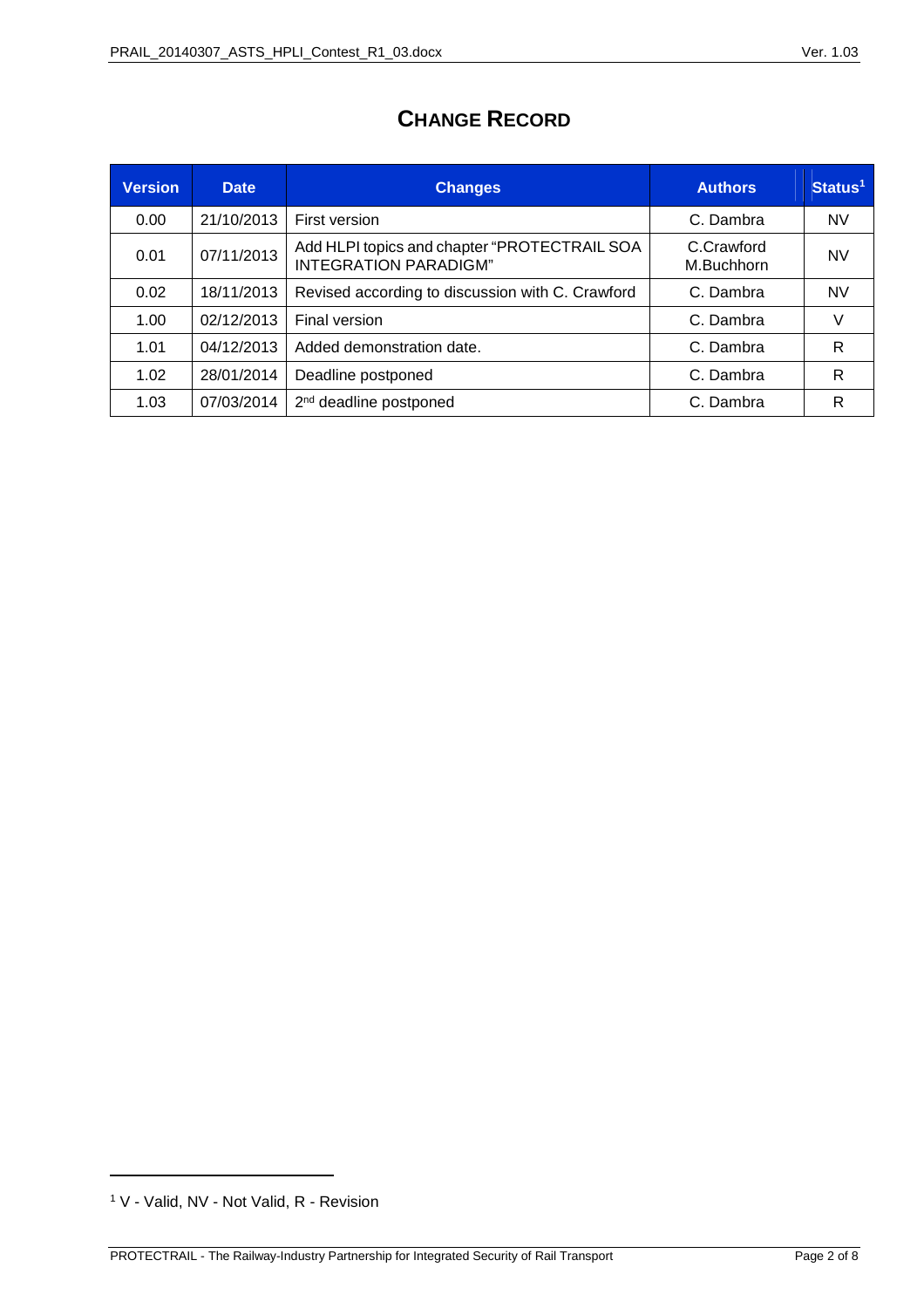## **PROTECTRAIL CONSORTIUM**

| No.            | <b>Beneficiary organisation name</b>                                        | <b>Country</b> | <b>Acronym</b> |
|----------------|-----------------------------------------------------------------------------|----------------|----------------|
| 1              | Ansaldo STS S.p.A.                                                          | IT             | <b>ASTS</b>    |
| $\overline{2}$ | Nederlandse Organisatie voor toegepast-natuurwetenschappelijk onderzoek TNO | <b>NL</b>      | <b>TNO</b>     |
| 3              | Selex Elsag S.p.A. (now Selex SE S.p.A.)                                    | <b>IT</b>      | <b>SE</b>      |
| 4              | Union Internationale Des Chemins De Fer                                     | <b>FR</b>      | <b>UIC</b>     |
| 5              | Selex Sistemi Integrati S.p.A. (now Selex SE S.p.A.)                        | IT             | <b>SSI</b>     |
| 6              | <b>Bombardier Transportation GMBH</b>                                       | <b>DE</b>      | <b>BT</b>      |
| $\overline{7}$ | <b>Alstom Transport SA</b>                                                  | <b>FR</b>      | <b>ALS</b>     |
| 8              | <b>Thales Communications &amp; Security SA</b>                              | <b>FR</b>      | <b>TCS</b>     |
| 9              | <b>Sarad GmbH</b>                                                           | <b>DE</b>      | <b>SARAD</b>   |
| 10             | <b>UNIFE - The European Rail Industry</b>                                   | <b>BE</b>      | <b>UNIFE</b>   |
| 11             | <b>Morpho SA</b>                                                            | <b>FR</b>      | <b>MOR</b>     |
| 12             | Ductis GmbH                                                                 | <b>DE</b>      | <b>DUCTIS</b>  |
| 13             | Železničná spoločnosť Slovensko a.s.                                        | <b>SK</b>      | <b>ZSSK</b>    |
| 14             | Joint Stock Company Lithuanian Railways                                     | LT             | <b>LITRAIL</b> |
| 15             | Rete Ferroviaria Italiana RFI S.p.a.                                        | IT             | <b>RFI</b>     |
| 16             | PKP Polskie Linie Kolejowe SA                                               | PL             | <b>PKPPLK</b>  |
| 17             | D'Appolonia S.p.A.                                                          | IT             | <b>DAPP</b>    |
| 18             | Elbit Systems Ltd.                                                          | IL             | <b>ESL</b>     |
| 19             | Facultés Universitaires Notre-Dame de la Paix                               | <b>BE</b>      | <b>FUNDP</b>   |
| 20             | <b>EPPRA</b>                                                                | <b>FR</b>      | <b>EPPRA</b>   |
| 21             | Kingston University Higher Education Corporation                            | <b>UK</b>      | <b>KU</b>      |
| 22             | <b>SODERN S.A.</b>                                                          | <b>FR</b>      | <b>SODERN</b>  |
| 23             | Smiths Heimann S.A.S.                                                       | <b>FR</b>      | <b>SMITHS</b>  |
| 24             | Instytut Kolejnictwa                                                        | <b>PL</b>      | IK             |
| 25             | CEA Commissariat à l'Énergie Atomique                                       | <b>FR</b>      | <b>CEA</b>     |
| 26             | Institut Franco-Allemand de Recherches de Saint-Louis                       | <b>FR</b>      | <b>ISL</b>     |
| 27             | <b>TCDD - Turkish State Railways</b>                                        | <b>TR</b>      | <b>TCDD</b>    |
| 28             | MER MEC S.p.A.                                                              | IT             | <b>MERMEC</b>  |
| 29             | Société Nationale des Chemins de Fer                                        | <b>FR</b>      | <b>SNCF</b>    |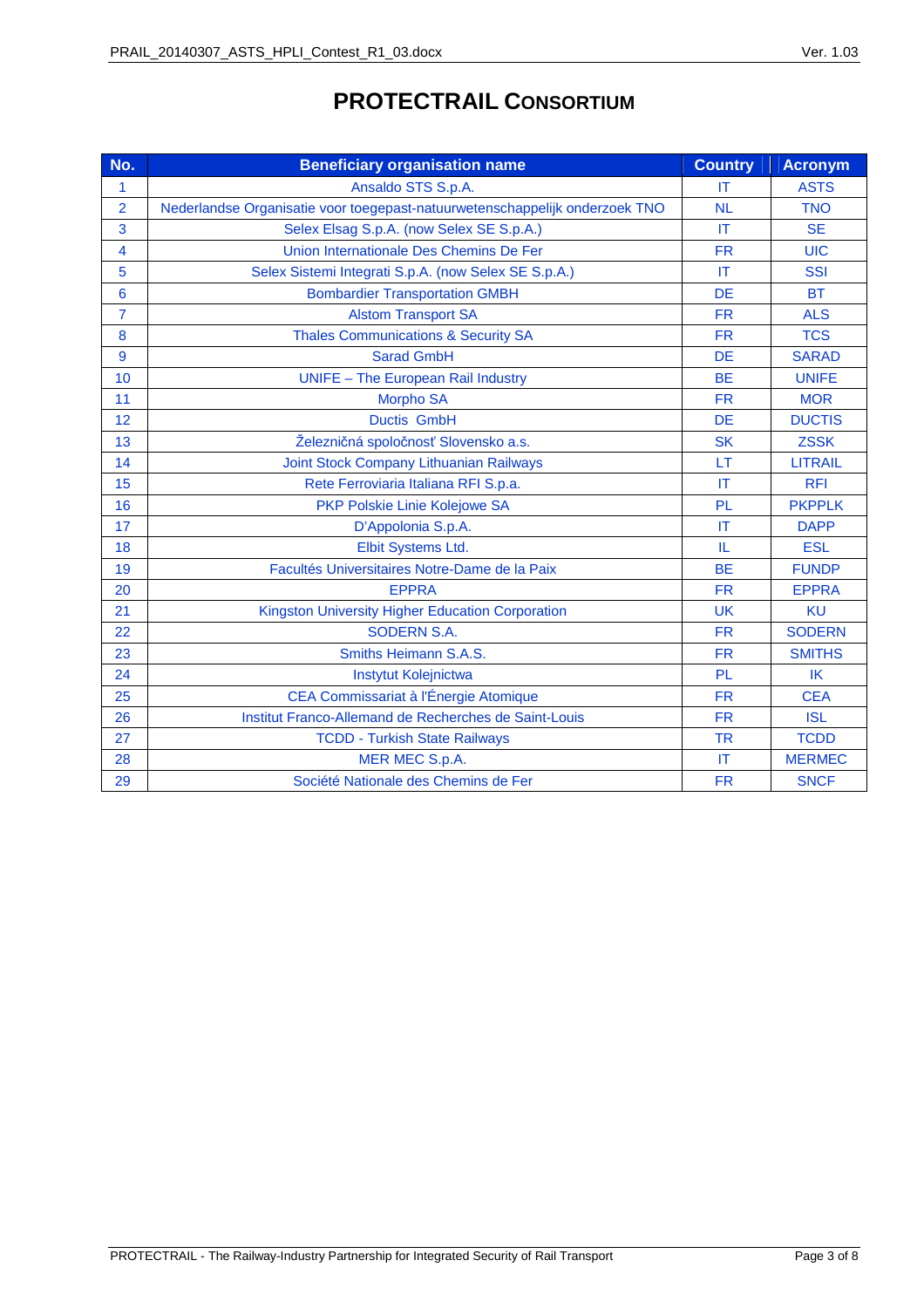### **TABLE OF CONTENTS**

| 1 |              |  |
|---|--------------|--|
|   | 1.1          |  |
|   | 1.2          |  |
|   | 1.3          |  |
|   | $\mathbf{2}$ |  |
|   | 2.1          |  |
|   | 2.2          |  |
|   | 2.3          |  |
|   | 2.4          |  |
|   | 2.5          |  |
|   | 2.6          |  |
|   | 2.7          |  |
|   | 2.8          |  |
|   | 2.9          |  |
|   | 2.10         |  |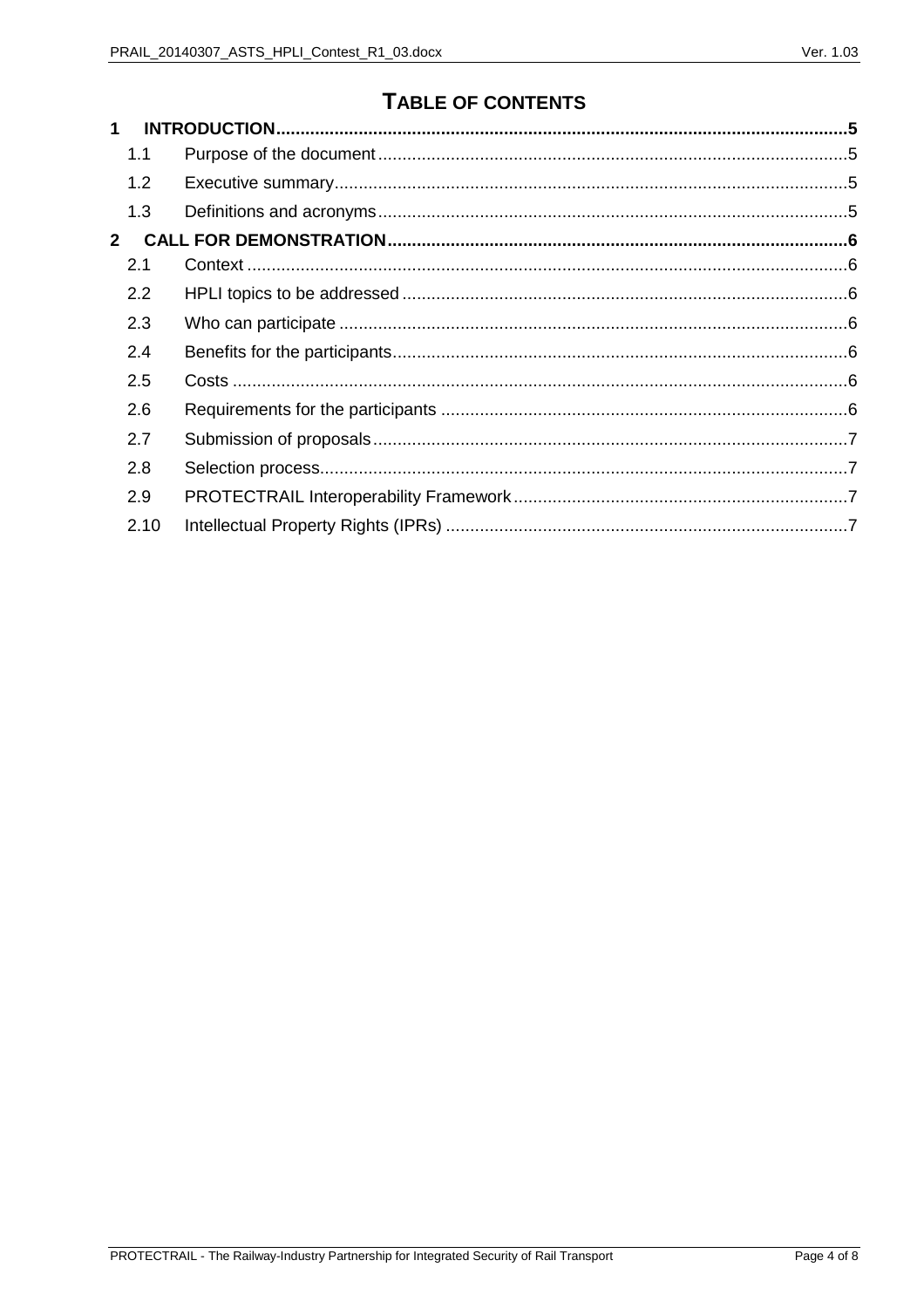### **1 INTRODUCTION**

#### **1.1 PURPOSE OF THE DOCUMENT**

Call for demonstration text to support the HPLI contest.

#### **1.2 EXECUTIVE SUMMARY**

-

#### **1.3 DEFINITIONS AND ACRONYMS**

| Acronym     | <b>Meaning</b>                     |
|-------------|------------------------------------|
| <b>AOB</b>  | <b>Any Other Business</b>          |
| CA          | <b>Consortium Agreement</b>        |
| <b>DoW</b>  | Description of Work                |
| EC          | <b>European Commission</b>         |
| <b>FAQ</b>  | <b>Frequently Asked Question</b>   |
| <b>HPLI</b> | <b>High Probability Low Impact</b> |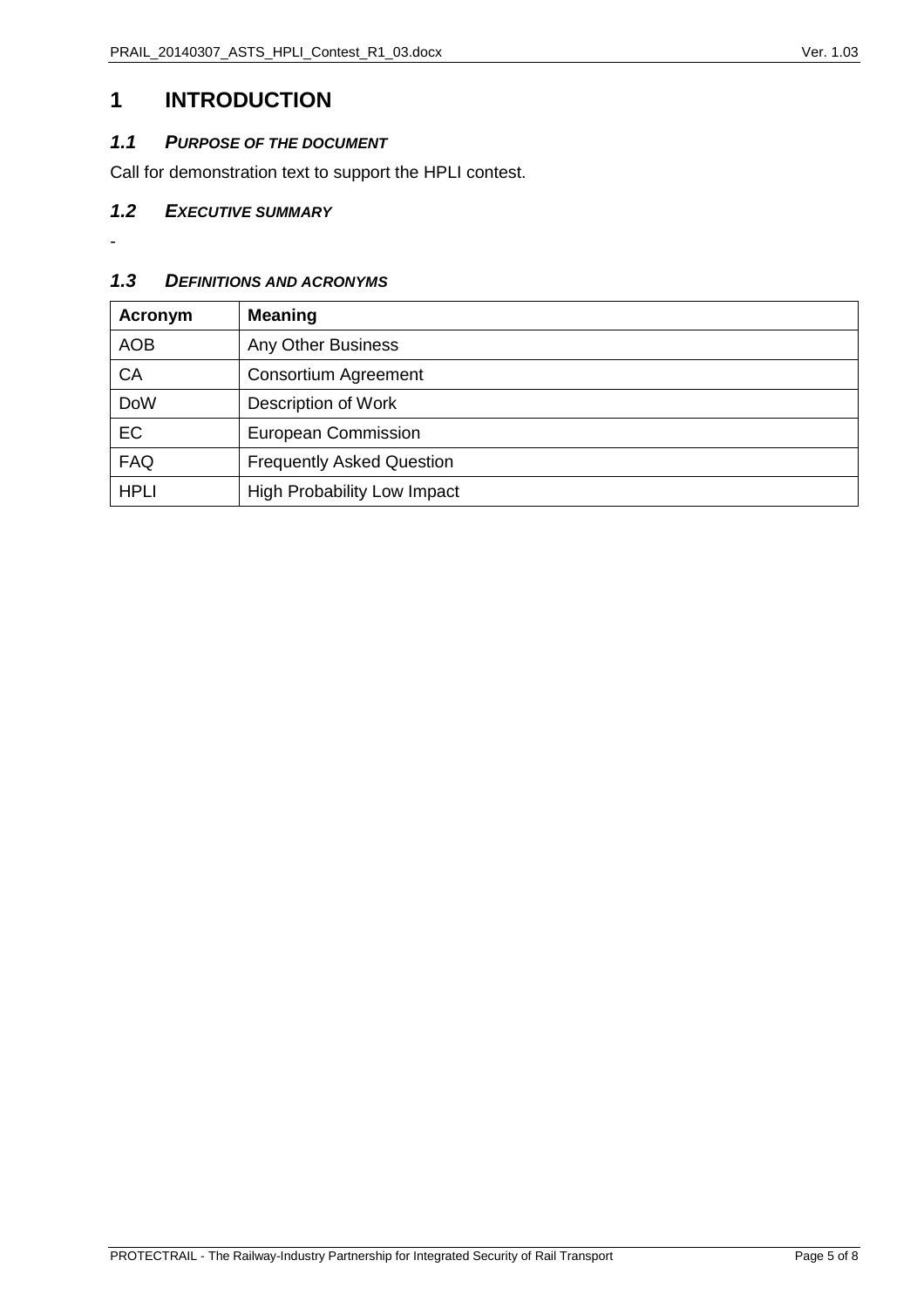## **2 CALL FOR DEMONSTRATION**

### **2.1 CONTEXT**

The PROTECTRAIL project (GA242270, http://www.protectrail.eu) intends to expand its focus from the protection of railway from terrorist attack (that was the focus of the call) to the wider objective of protecting the railway from High Probability Low Impact (HPLI) security events.

HPLI security events are defined as those events happening frequently but having each one a relative low impact on the railway but, when considered together, have serious impacts on railway costs. Examples of HPLI security events are: graffiti, copper thefts, etc.

To this end the Steering Board of the project has decided to publish this Call for Demonstration to solicit any international organisation to propose one or more innovative solutions to demonstrate their effectiveness in protecting railway assets against HPLI events.

#### **2.2 HPLI TOPICS TO BE ADDRESSED**

The High Probability Low Impact<sup>2</sup> (HPLI) topics addressed by this call for demonstration:

- TO.1. Copper (and other valuable metals) thefts
- TO.2. Graffiti
- TO.3. Vandalism (e.g. scratches on glasses)
- TO.4. Theft from passengers
- TO.5. Verbal abuse against passengers & railway staff
- TO.6. Physical aggression
- TO.7. Trespassing/restricted area encroachment
- TO.8. Door Blocking
- TO.9. Tailgating
- TO.10. Ticket Evasion Jumping overt Turnstiles
- TO.11. Passengers Flow Control
- TO.12. Any other security event affecting the railway domain with HPLI characteristics (for this topic relevance for the railway domain has to be justified)

#### **2.3 WHO CAN PARTICIPATE**

Any legal entity may participate to this Call for Demonstration.

#### **2.4 BENEFITS FOR THE PARTICIPANTS**

The benefits for the Participating Organisations can be summarised as follows:

- the opportunity to show the proposed solution to the main railway stakeholders and to directly interact with them;
- the opportunity to show the proposed solution at the PROTECTRAIL final event that will take place at the International Union of Railways (UIC) premises;
- the publication of demonstration results in a public deliverable of the PROTECTRAIL project.

#### **2.5 COSTS AND FUNDING**

There is no funding available from the project to cover the costs of participating organisations. All the costs incurred to allow a proper demonstration will be in charge of the participating organisation.

#### **2.6 REQUIREMENTS FOR THE PARTICIPANTS**

The participants shall satisfy the following requirements:

• the proposed solution shall be targeted to protect against at least one of the HPLI security events listed in section 2.2;

<sup>&</sup>lt;sup>2</sup> The Low Impact refers to the single event only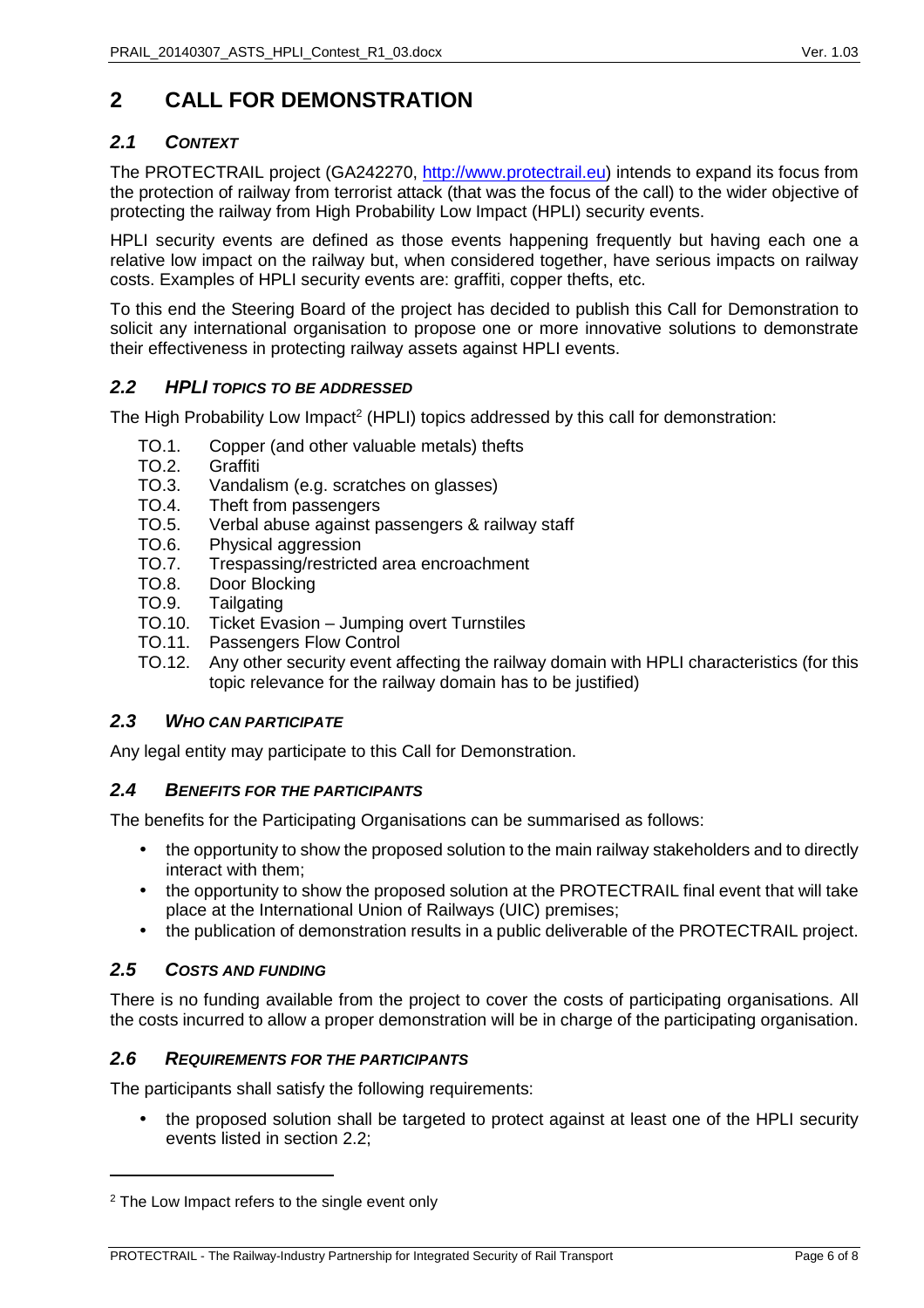- the proposed solution shall be innovative for the railway sector and be at the prototype level (i.e. no commercially off-the-shelf products are accepted except for those solutions never tested in the railway domain);
- the solution shall be integrated into the PROTECTRAIL system according to the PROTECTRAIL Interoperability Framework described in section 2.9;
- the proposed solution shall not create health and safety risks for the public:
- the proposed solution(s) shall be demonstrated at the International Union of Railways (UIC) premises<sup>3</sup> in 16 Rue Jean Rey 75015 Paris (France) on 13-14 May 2014 during the PROTECTRAIL final event.

#### **2.7 SUBMISSION OF PROPOSALS**

The proposals for demonstration shall be electronically submitted at the hplicontest@protectrail.eu e-mail address using the Microsoft Word template attached to this call and saved in Acrobat PDF format according to the following two cut-off dates:

- Friday, 21 February 2014 end of the day
- Friday, 28 March 2014 end of the day (proposals received at this cut-off date will be considered only in case of uncovered topics from those submitted at the first cut-off date).

#### **2.8 SELECTION PROCESS**

The proposals for HPLI demonstration will be selected by the PROTECTRAIL Steering Board according to the following criteria:

- 1. degree of innovation of the proposed solution(s)
- 2. relevance of the addressed HPLI topic
- 3. proposed level of integration in the PROTECTRAIL interoperability framework
- 4. in case of equally ranked proposal, coverage of the HPLI topics will be considered

Selected organisations will be invited to discuss practical implementation matters at a meeting that will take place in February 2014.

#### **2.9 PROTECTRAIL INTEROPERABILITY FRAMEWORK**

The PROTECTRAIL Interoperability Framework has been adopted by the consortium members to facilitate the speed and ease of integrating new functions/capacities into an overall system of systems. The framework is based on open standards, and uses a very simple Event-Driven architecture based on Web Services.

For the High Probability Low Impact (HPLI) event Call for Demonstration, the PROTECTRAIL's Interoperability Framework base-level of integration will be used to quickly enable the various consumers (e.g. Security Operational Control Centre's) with the ability to receive events from the HPLI capacities. The base-level of integration into this framework requires that a HPLI capacity generate an Event. An Event consists of key information such as: time, geolocation, event type, etc.

More information on the PROTECTRAIL Interoperability Framework will be published soon on: http://www.protectrail.eu/PROTECTRAIL-Call-for-demonstration

#### **2.10 INTELLECTUAL PROPERTY RIGHTS (IPRS)**

The Intellectual Property Rights (IPRs) of the proposed solutions will remain property of the proposing organisation.

#### **2.11 CONTACTS**

For any further information please contact Carlo Dambra at the following email address hpliinfo@protectrail.eu, adding to the email subject: PROTECTRAIL HPLI contest.

<sup>&</sup>lt;sup>3</sup> In case of solution(s) requiring more specific areas (e.g. a railway track) exceptions can be made